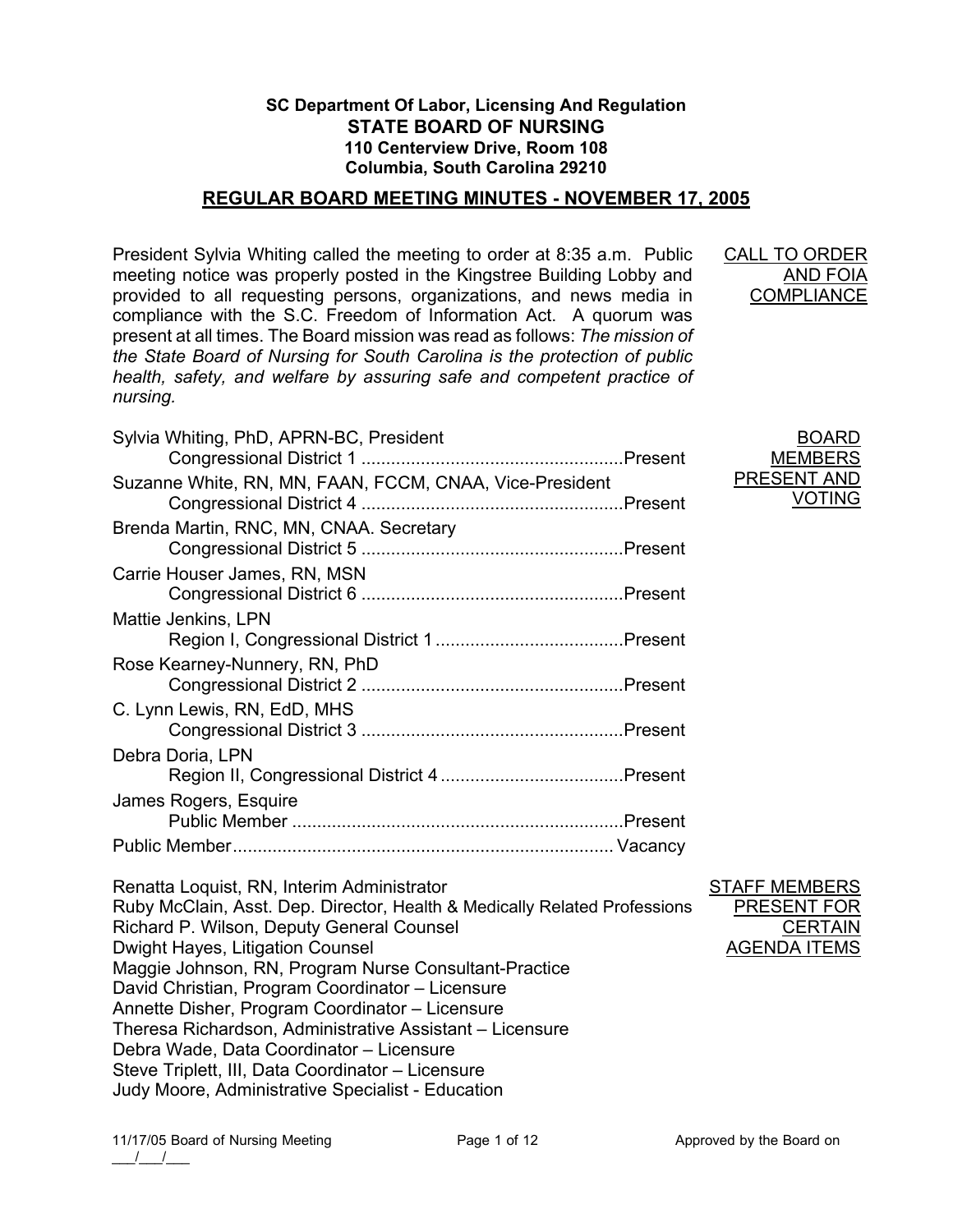Dottie Buchanan, Assistant to the Administrator The agenda for the November 17, 2005 Board Meeting was presented to the Board for review and approval. A motion was made to approve the November 2005 Board Meeting agenda as presented. The motion received a second. The motion carried unanimously. APPROVAL OF AGENDA MOTION The following items were adopted on the consent agenda: C1.1 ACON Minutes C1.2 Appointment of PN Educator Group Representative to ACON C1.3 SC State Register –Supervision Regulation & Compact **Regulations** C4.1. For Information NCLEX Statistics from NCSBN C4.2. For Information Lander University - Faculty Information C4.3 For Information NLN News Releases C4.4 For Information ECPI Proposal for Establishing a PN Program C5.1 Advanced Practice Committee Meeting Minutes C5.2 Nursing Practice and Standards Committee Minutes C6.1 October 13, 2005 Disciplinary Review Committee (DRC) Minutes C6.2 Approval of Inv. Review Committee Member – Sheldon & **Haviland** C6.3 Compliance Statistics C7.1 Information: Licensure Statistics A motion was made to adopt the Consent Agenda with removal of the Recovering Professionals Program Quarterly Reports. The motion received a second. The motion carried unanimously. APPROVAL OF CONSENT AGENDA MOTION The Board reviewed cases and recommendations from the Hearing Panel. Respondents were notified and appeared before the Board to respond to questions. Although properly notified and with service upon the Board President, Respondent did not appear before the Board. Respondent has relocated to Florida. In their Findings of Fact and Conclusions of Law, the Hearing Panel found that the State failed to prove by a preponderance of the evidence that the Respondent violated the provisions of the Nurse Practice Act as set forth in the Formal Complaint. The Hearing Panel recommended that the Complaint be dismissed. A motion was made to accept Findings of Fact, Conclusions of Law and recommendation to dismiss this complaint. The motion received a second. The motion carried unanimously. FINAL ORDER **HEARINGS** MOTION Respondent appeared before the Board to request approval of a practice setting, which is not in compliance the Consent Agreement. The order, in part, requires that Respondent's practice be limited to a specific setting and REQUEST FOR APPROVAL OF **PRACTICE**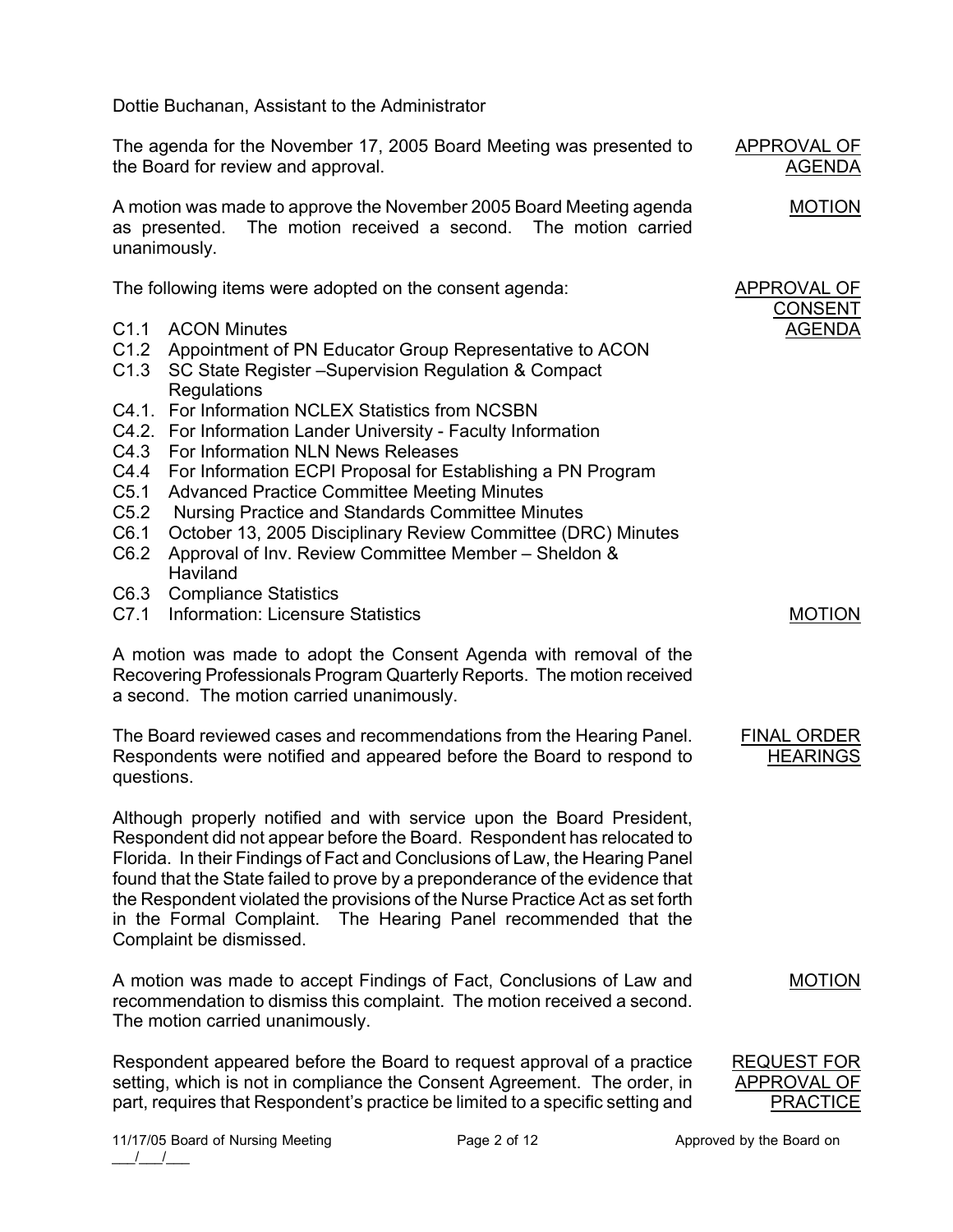location approved in writing by the Board with on-site/on-shift registered nurse supervision at all times with quarterly employer reports. The requested setting does not have a supervisory registered nurse on site at all times however the nurse does not have access to any controlled substances in this position. The request does not cover the monitored period, which would begin in the future when the Respondent can work in a supervised setting with the required reporting. Respondent has worked in a supervised position during this disciplinary period.

A motion was made to allow an adjustment of the Consent Agreement for this setting with offsite supervision and the continuation of quarterly reports. The motion received a second. The motion carried unanimously.

An applicant for licensure by endorsement as a licensed practical nurse appeared before the Board to respond to questions regarding reported criminal and/or disciplinary records.

A motion was made to allow the applicant to be licensed by endorsement as a licensed practical nurse in South Carolina. The motion received a second. The motion carried with one nay vote.

Mr. Wilson presented the Board with a copy of the "Engine" Act re-write. The Nurse Practice Act has been a good model during the revision of the Engine Act. The Engine Act allows other boards in the agency similar authority to the Board of Nursing. Changes have been made for consistency such as using the word "authorization" rather than "license" because some boards issue licenses while other issue permits. As always, if there were any differences between the Engine Act and a practice act, the default would be to the practice act. Due to the recent emergency situations in the gulf states, language has been added to allow emergency licensing, within the discretion of the board, for displaced practitioners working directly with an authorized South Carolina practitioner.

A motion was made to endorse the "Engine" Act re-write as presented. The motion received a second. The motion carried unanimously.

Mr. Wilson presented additional changes to the Nurse Practice Act "Housekeeping" Bill. These changes will be submitted to the legislative committee where the bill currently resides. No opposition is anticipated for this or the other "housekeeping" changes. Staff reported that quite often nurses who are eligible for licensure in another state but have an inactive license, wish to endorse into our state. Current law requires that the licensee have an active license. This requires the licensee to reinstate their license in the other state. With the implementation of the Compact, it will not be possible for other Compact states to reinstate the license because South Carolina would be their primary state of resident. Language was presented to change the wording from "active" license to "is eligible for authorization to resume active practice…" for the endorsement section of the Nurse Practice Act. This would allow a nurse who is in good standing and who could reactivate their license to be endorsed into our state.

ENGINE ACT REWRITE

MOTION

MOTION

NPA HOUSEKEEPING BILL



MOTION

**LICENSURE** APPEARANCES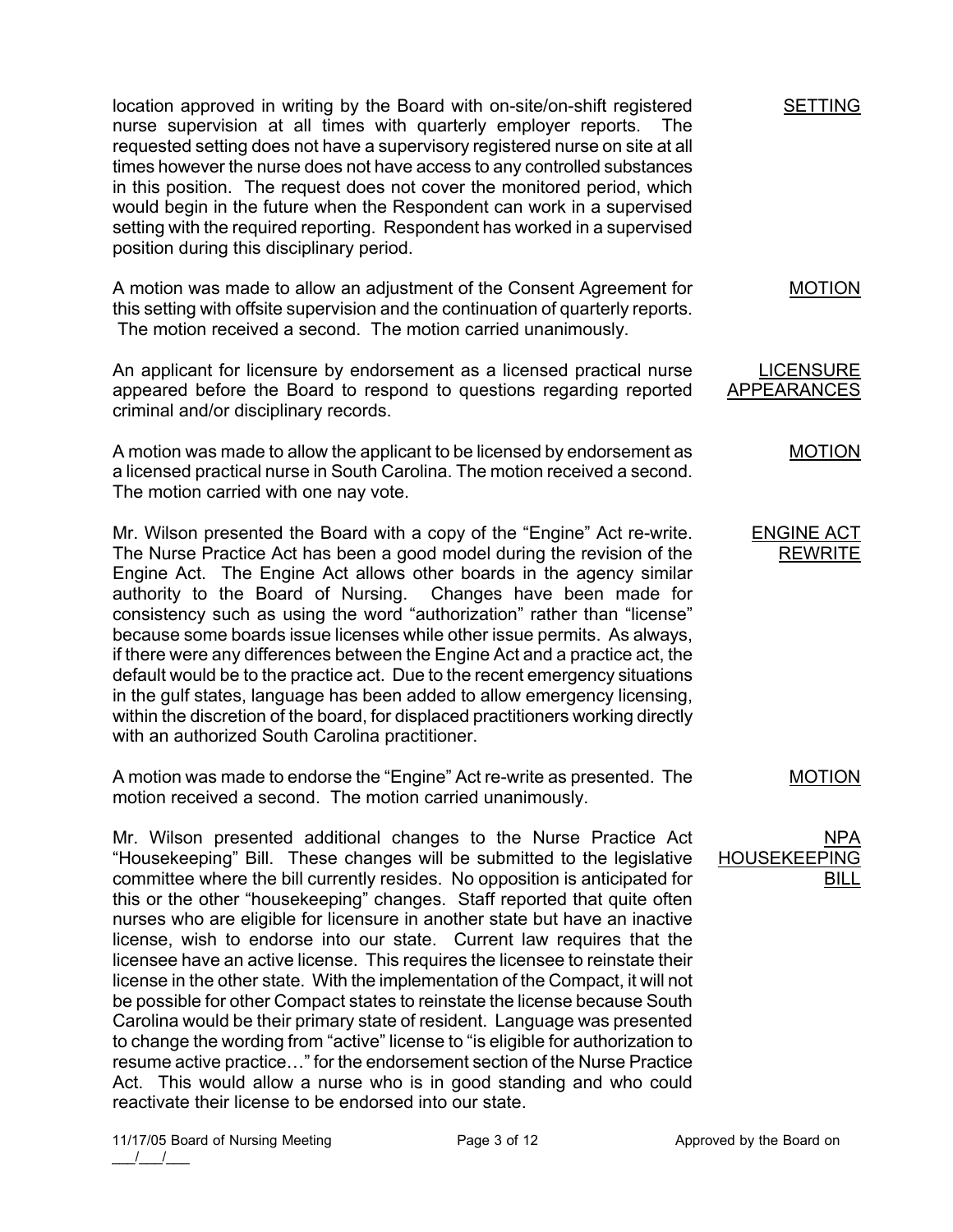A motion was made to approve the change "active" license to "is eligible for authorization to resume active practice…" for licensure by endorsement. The motion received a second. The motion carried unanimously.

Ms. Loquist gave an update on the Multi-state Licensure Compact (Compact) implementation in South Carolina. She reported that Board staff is meeting on a weekly basis to review the Compact timeline provided by the National Council of State Boards of Nursing (NCSBN) as well as the internal timeline. Data files are being prepared for NURSYS. Educational materials and presentations for licensees, employers, and Board staff have been developed and information placed on the website. Staff has participated in conference calls with the Nurse Licensure Compact Administrators (NLCA) as well as with the North Carolina Board of Nursing who is our state's mentor for Compact implementation. More than 9,000 letters and declarations of primary state of residence were mailed to South Carolina licensees with out of state addresses. There are approximately 3,000 nurses living in South Carolina who work in North Carolina and the same approximate number living in North Carolina who work in South Carolina.

Ms. Loquist reported that staff has taken a multitude of calls from licensees regarding the Compact as well as on the continued competency requirements for the upcoming renewal.

Staff has worked with the Office of General Counsel in the drafting of the Compact regulations. The notice of drafting for the Compact regulations has been published in the State Register pursuant to law. The regulations submitted are the NCSBN model Compact regulations, which were approved by the Board at the September 2005 Board Meeting.

Board staff will be working with the Department of Labor, Licensing and Regulation – Offices of General Counsel and Investigation and Enforcement regarding the disciplinary process and requirements under the Compact.

The December 2005 exam graduates will receive a single-state temporary license to practice under until multi-state licenses are issued on February 1, 2006. Endorsement applicants from North Carolina will be encouraged to apply for South Carolina licensure as close to the February 1, 2006 as possible so that they will receive multi-state licenses and will be given priority in licensing. If they apply for licensure between December 19 and January 31, they will be issued a temporary license until multi-state licenses are issued. The North Carolina Board of Nursing will work with our board and licensees to make sure no one is penalized during the Compact transition process. Advanced Practice Registered Nurse (APRN) licenses will be marked "valid in SC only" with a second line stating "RN license, Multi-state license".

The next Nurse Licensure Compact Administrator's conference call meeting will be held December 12, 2005.

MOTION

#### **COMPAC** UPDATE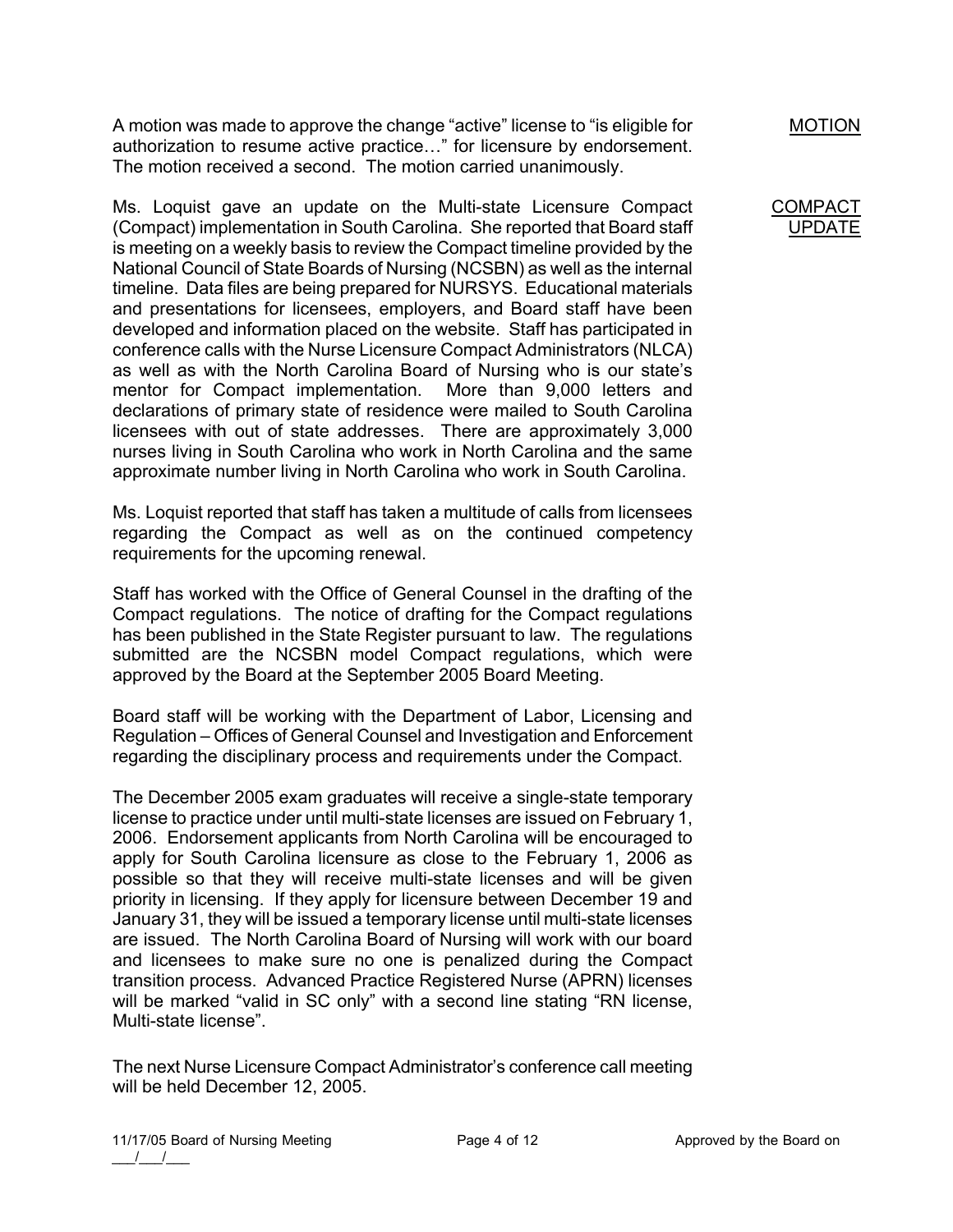Ms. McClain asked that the Board revisit the Expungement Policy approved by the Board in March 2002 due to changes in compliance staffing. The current policy requires in part that the Board receive a report of any expungements. These reports have not been provided to the Board.

Ms. McClain believes that the initial purpose of this policy was to allow expungement of public reprimands for minor infractions. She is concerned about some of the types of offenses, which include practice related violations that have been expunged. Violations such as working a couple of days after the expiration of license seem to be in line with the original intent. Ms. McClain believes that violations such as a positive drug screen, accepting money from a patient, or reporting to work while intoxicated have a direct relationship to patient care and should not be expunged.

Mr. Rogers and Ms. Martin will work with staff on the revision of the policy to include which violations are not eligible for expungement. Board expressed interest in reviewing the approximately twenty expungements that have been already been granted.

A motion was made to issue a moratorium on expungements while the policy is being reviewed and revised. The motion received a second. The motion carried unanimously.

Ms McClain provided an update on the search for a new Board of Nursing administrator. The position will remain posted until filled. They hope to close the posting by the end of November. At this time, 17 applications have been received. Of those 17 applications, four are nurses with various degrees. The remaining applicants have masters and bachelor's degrees in other areas. The posting has been sent to various public associations to promote more responses.

Department of Labor, Licensing and Regulation (LLR) Director Adrienne Riggins Youmans, Ms. McClain and a human resource representative will conduct the interviews along with a two to three board member panel. LLR-Human Resources reviews the applications to ascertain which applicants meet the required qualifications as shown on the posting. Applicants to be interviewed will be chosen from those qualified applicants.

Board members asked if there had been any further discussion regarding changes in the salary and/or classification for this position. Ms. McClain reported that she shared the Board's suggestion with Ms. Youmans.

At the September 29, 2005 Board of Nursing meeting, Board Members, Debra Doria, LPN and James Rogers, Esquire, were appointed to serve on the 2006 Board of Nursing Officer Nominating Committee. Ms. Doria presented the following slate of officers for consideration and vote: Suzanne White as Board President, Brenda Martin as Vice President and Lynn Lewis as Secretary.

A motion was made to appoint Suzanne White as Board President, Brenda

EXPUNGEMENT POLICY (COPY ATTACHED TO MINUTES)

MOTION

## UPDATE ON ADMINISTRATOR POSITION

| ELECTIONS - |
|-------------|
| REPORT OF   |
| NOMINATING  |
| COMMITTEE   |
|             |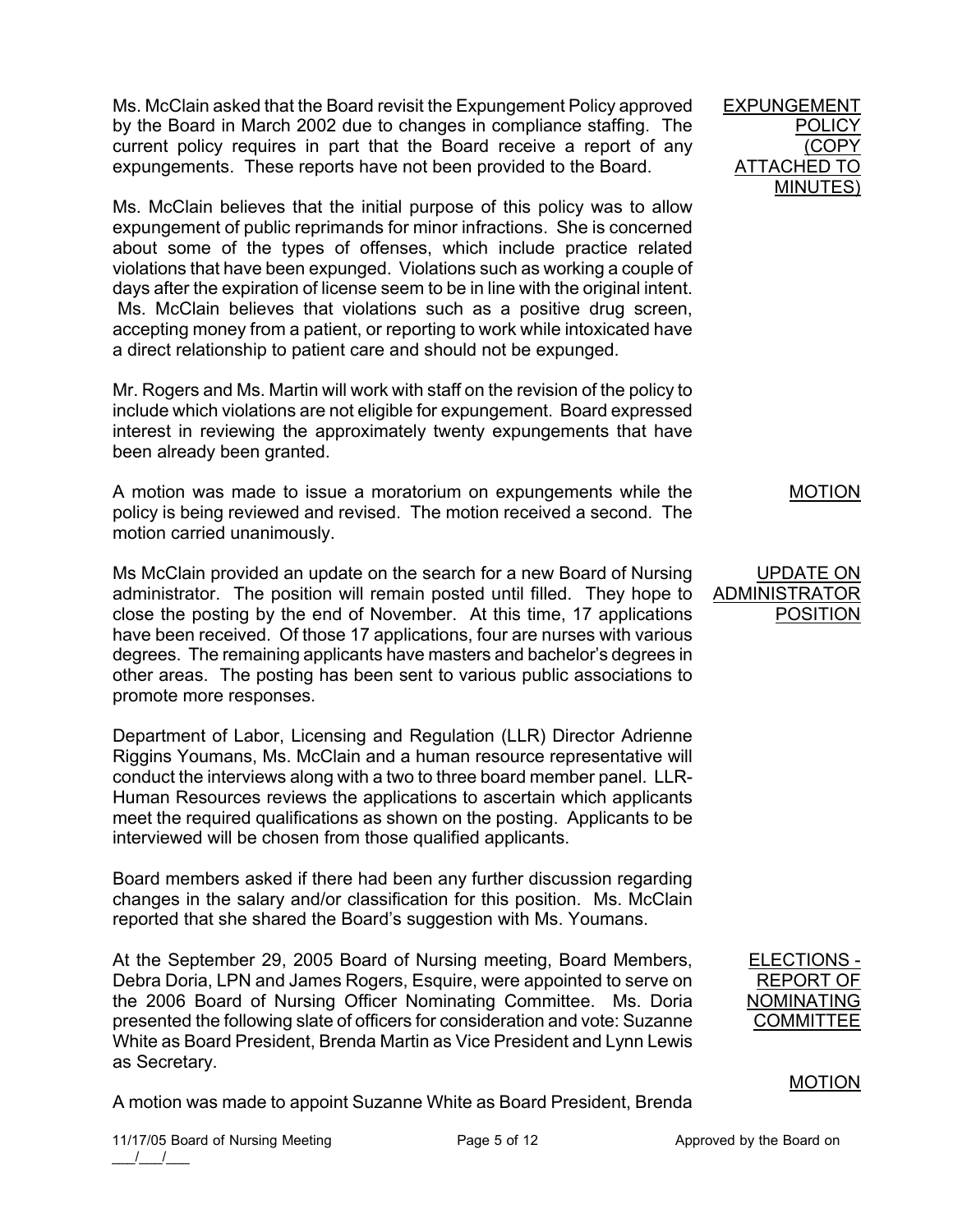Martin as Vice President and Lynn Lewis as Secretary. The motion received a second. The motion carried unanimously.

Board of Nursing President Sylvia Whiting attended the Board of Medical Examiners meeting on November 8, 2005 as provided for in the Nurse Practice Act. At that meeting, Dr. Whiting expressed the Board of Nursing's concern regarding the utilization of unlicensed assistive personnel such as medication technicians in physician's offices. She explained to the Board of Medical Examiners that education and experience should be taken into consideration when delegating tasks. Discussion with the Board of Medical Examiners included, but was not limited to, utilization and education of unlicensed assistive personnel; surgical technicians, scope of practice for advanced practice registered nurses (APRN), advertisement by APRN, collaboration between the boards on APRN issues, suggestion to have practitioners present at the other practitioners annual meetings, and audits of physician practices utilizing APRNs. The Board of Nursing discussed the possibility of a joint committee between the Boards of Nursing and Medical Examiners to examine issues such as the APRN audit procedure and perhaps determining medical acts supervising physicians can delegate to APRN. The make up and charge for the committee will be discussed at the January 2006 Board meeting.

The Board asked that the Unlicensed Assistive Personnel Task Force report be provided to members again at their January 26-27, 2006 meeting for review.

The Board of Nursing Bylaws were revised to include appropriate statutory references with the new Nurse Practice Act and presented to the Board for review and approval. BOARD BYLAWS

A motion was made to accept the revisions to the Board of Nursing Bylaws with addition of a statement that the chair will be referred to as president and the vice-chair referred to as vice president. The motion received a second. The motion carried unanimously.

The Board discussed the 2006 National Council of State Boards of Nursing (NCSBN) meetings. Ms. White, Ms. Martin and Ms. Doria would like to attend the annual meeting in Utah. Ms. White and Ms. James wish to attend the mid-year meeting in Chicago, Il. The Board feels that someone from staff should participate in the NCSBN Institute of Regulatory Excellence. The Board would like to explore the possibility of holding the Board's 2006 annual strategic planning meeting in a month other than May. This will be discussed at the January 2006 meeting.

The Recovering Professionals Program (RPP) Quarterly Report was removed from the Consent Agenda. Ms. Martin asked that financial information be included on the Recovering Professionals Program quarterly reports as it was in the past. Changes in the report may be due to changes in management at the RPP.

REVIEW OF 2006

CALENDAR

REVISION OF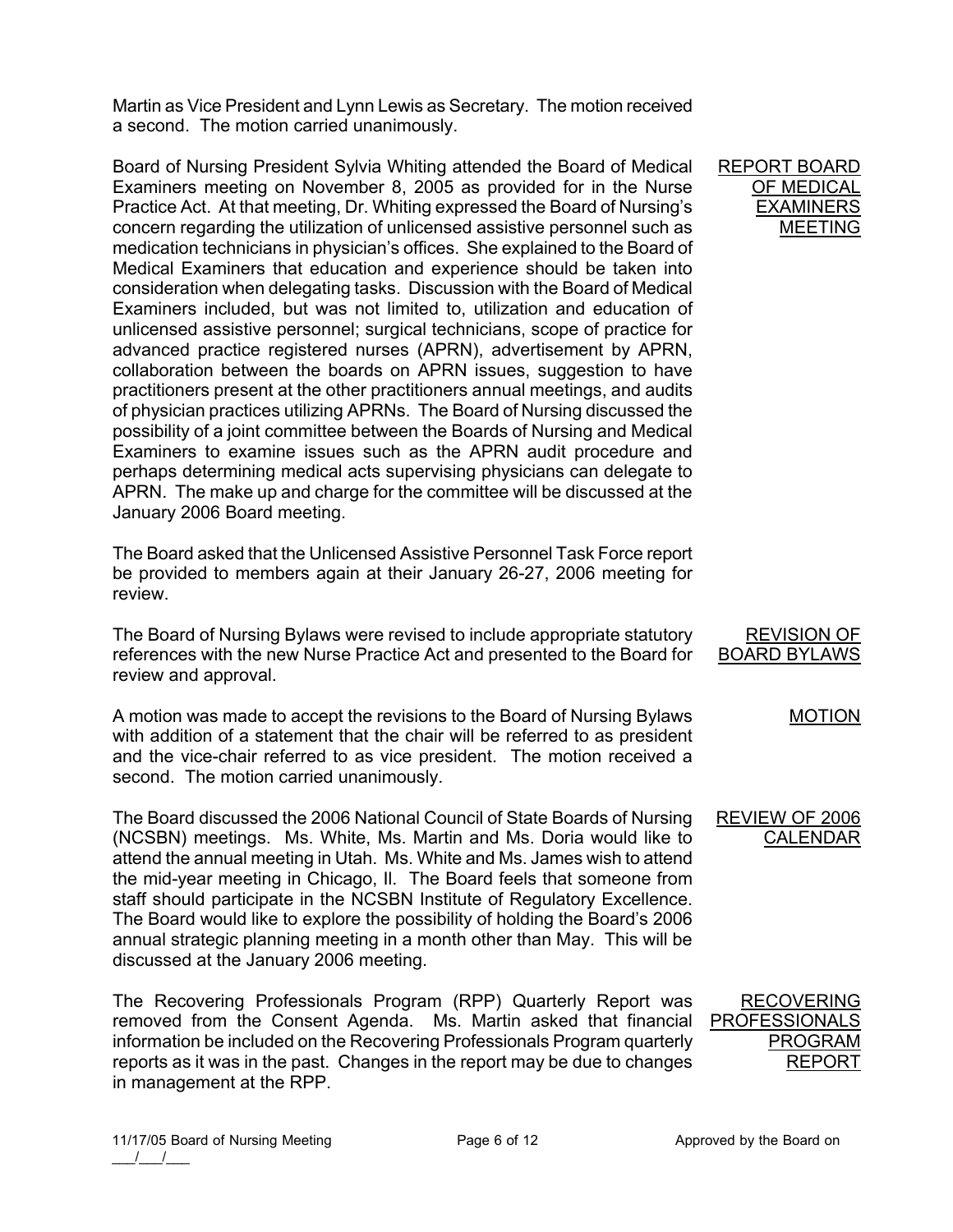A motion was made to request that information regarding expenditures and revenue such as budget report be included in the quarterly reports. The motion received a second. The motion carried unanimously.

Ms. Bursinger's retirement left a vacancy for the National Council of State Boards of Nursing (NCSBN) Area III Director. NCSBN has asked Dr. Kearney-Nunnery to serve as Area III Director to complete Ms. Bursinger's term. Dr. Kearney-Nunnery will contact other Area III boards of nursing to assure that our concerns are addressed.

Ms. Johnson reported that she and other board staff have received many calls and comments on the employer certification form for continued competency. As staff has spoken with nurses and employers, concern has been focused around the employer certification form. Board staff has found that several institutions, including larger ones, are not willing to use the employer certification form due to advise from their legal counsel. Some employers have elected to not sign the document unless the nurse is audited. There is concern that if the nurse is audited that the employer may then choose not to sign the form after the nurse has renewed their license based on this option, which may result in disciplinary action for the licensee in accordance with Section 40-30-40 of the Nurse Practice Act. The S.C. Organization of Nurse Executives and the S.C. Hospital Association suggested this continued competency option. Some facilities prefer that their nurses obtain continuing education and may require the nurse to complete 30 contact hours of continuing education before they will sign a verification of competency form.

Board members and staff have also heard comments about non-nursing staff signing these forms. Because of non-traditional nursing roles, many nurses do not have a nurse supervisor that can sign the form. The National Council of State Boards of Nursing is looking into this issue.

Section 40-33-40(B)(1)(c) states in part: (B) Demonstration of competency for: (1) renewal of an active license biennially requires documented evidence of at least one of the following requirements during the licensure period: . . . (c) completion of an academic program of study in nursing or a related field recognized by the board; . . .

Board staff has received several requests from licensees asking for consideration of accepting completion of a course(s) toward an academic program of study in nursing or related field recognized by the Board as meeting the competency requirement for renewal of a licensure or for new licensure.

Discussion by the Board included whether courses without the NUR designation, although a requirement of a nursing education program, add to the competency of a nurse as well as how those and other courses may enhance the competency of a nurse.

A motion was made to accept the recommended changes to the Continued



NCSBN AREA III DIRECTOR UPDATE

EMPLOYER **CERTIFICATION** FORM

ACADEMIC PROGRAM OF STUDY **COMPETENCY** REQUIREMENT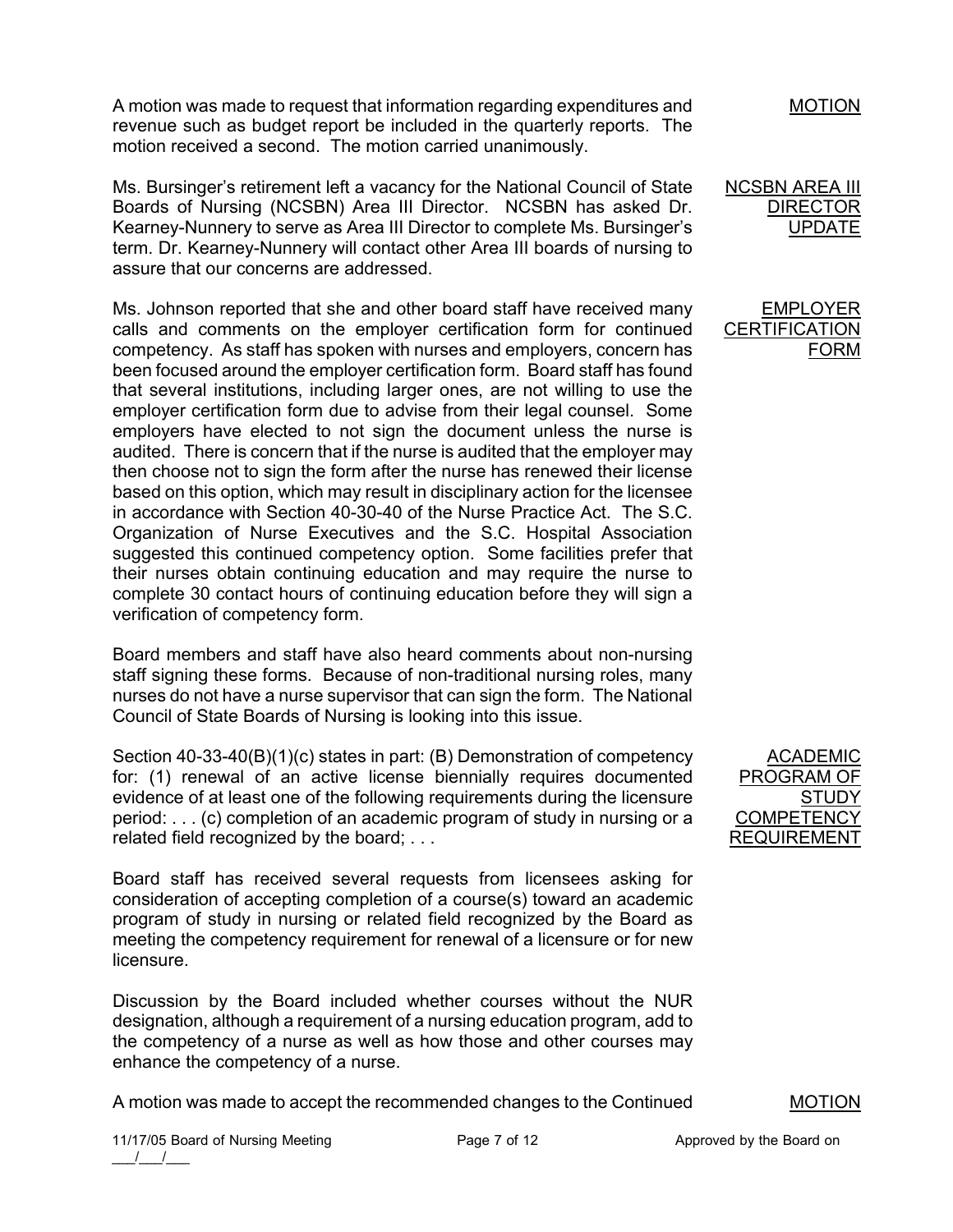Competency Criteria with the change that a minimum grade of C is required for undergrad courses and that a grade B is required for graduate courses to be accepted for competency. The motion received a second. The motion passed

The minutes of the September 29, 2005 Board of Nursing Meeting were presented to the Board for their review and approval.

A motion was made to approve the September 29, 2005 Board Meeting minutes with editorial changes. The motion received a second. The motion carried unanimously.

At the March 17, 2005 Board of Nursing meeting, the Aiken Technical College Associate Degree Nursing Program was granted initial approval. There have been changes in the nurse administrator and faculty information since the time of initial approval. At the July 2005 Board meeting, the College provided updated information. At that meeting the Board requested that Aiken Technical College to provide an interim report at their November 17, 2006 meeting.

Documentation provided by the College to the Board reports that Jody Madden, RN, MSN continues to serve as the Interim Chair of the Nursing Department. She will continue in this capacity until a permanent chair is recruited. Donna Goins is the Associate Degree Program Coordinator and is working to phase out their practical nurse program. The College has hired four more faculty members and anticipates soon hiring two more faculty members. One faculty member will be hired in January 2006 and another hired when their master's degree is completed. In spring 2006, Aiken Technical College expects to have only 32 students, which will assist with lighter teaching loads for their faculty.

Dr. Julia Ball continues to consult with Aiken Technical College faculty and the interim department chair. A faculty retreat is being planned for December 9, 2005. Dr. Ball will attend and most likely present at the faculty retreat. Dr. Alice Frye and Robin Vieke will also present information on curriculum and testing at the retreat. Faculty will attend a test construction and evaluation course offered by Upstate Area Health Education Consortium (AHEC) Grace Newsome has agreed to consult with the College for the National League for Nursing Accrediting Commission (NLNAC) accreditation and Janet Ancone has also provided valuable input. Aiken Technical College is looking at possibly using a pre-nursing testing. They had used a test in the past but found that the current testing was a good indicator. Dr. Frye is working on a grant for the College. This had been applied for previously for a licensed practical nurse bridge program; however, the proposal may have been too broad. They are working on this grant for a group of licensed practical nurses.

At its October 18, 2005 meeting, the Advisory Committee on Nursing (ACON) reviewed the draft education regulations and voted to recommend Board approval. Janet Ancone, from the ACON Task Force appeared





MOTION

APPROVAL OF MINUTES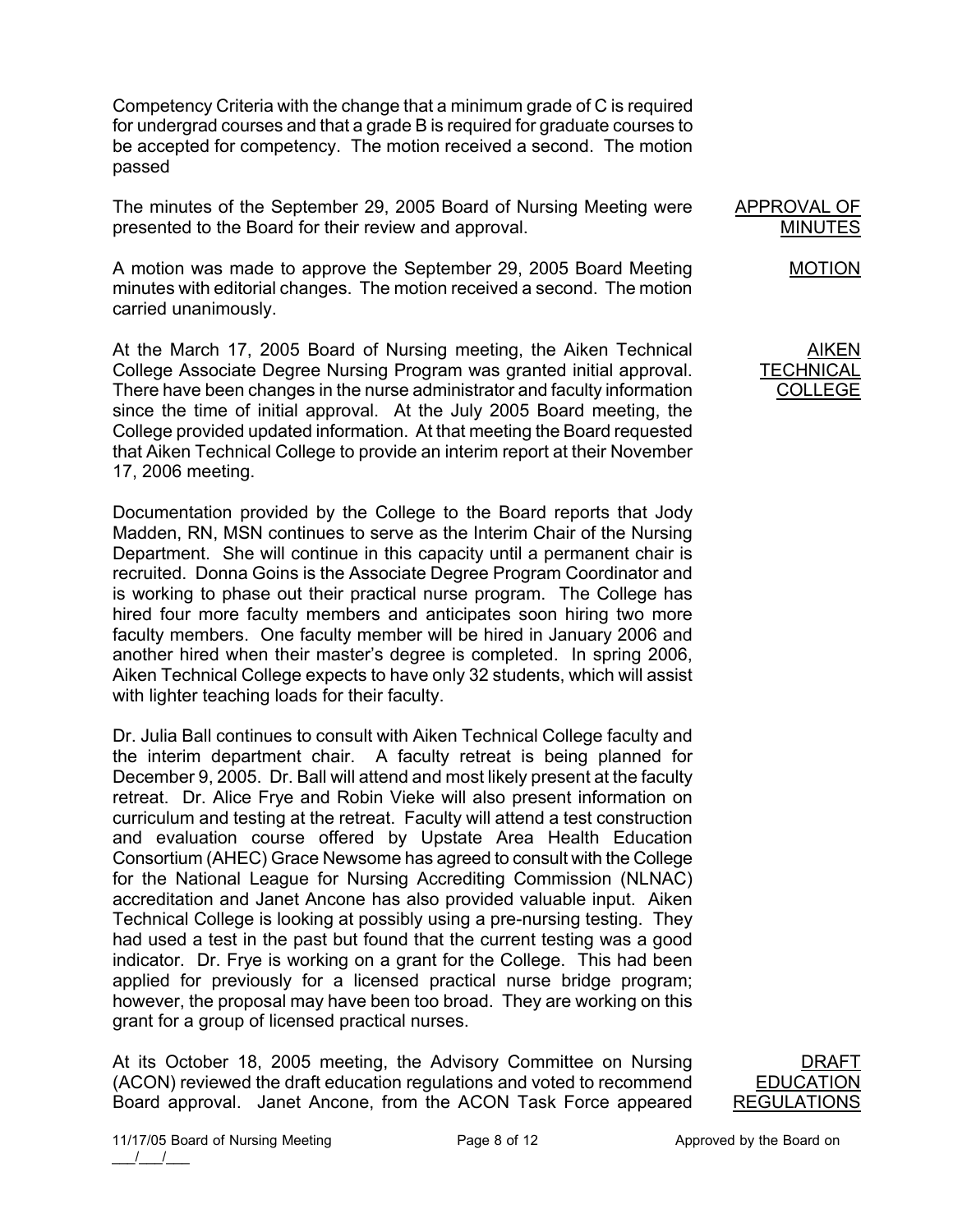before the Board to answer questions and concerns the Board might have on the draft. Dr. Lewis commended the ACON Task Force as well as the Deans and Directors Council for their hard work on this major undertaking.

ACON appointed a task force to review all the education regulations and make recommendations to the committee for updates to the regulations. Ruby Brice McClain, Assistant Deputy Director for the Office of Health and Medically Related Professions and Richard P. Wilson, Deputy General Counsel, have reviewed these regulations.

Changes discussed during the Board meeting included: requiring the feasibility report be submitted earlier in the process, that all programs, whether in state or out of state, meet the same requirements for clinicals in our state. Ms. Ancone suggested the possibility of an informational meeting with employers such as the South Carolina Organization of Nurse Executives (SCONE) and others on what types of questions to ask when nursing education programs request to utilize their facilities for clinicals. Much of the changes in wording comes either from the current law in instances where language was not the same in the registered nurse and practical nurse portions, other language comes from accreditation information, and the word "adequate" was used because needs and requirements may vary from program to program and faculty to faculty. Although she acknowledged that facilities could turn down requests, Ms. White expressed concern about facilities being inundated with preceptor requests from in and out of state nursing education programs.

A motion was made to send the draft back to Advisory Committee on Nursing and recommend changes be considered related to the Compact, accrediting agencies with a follow up report at the January meeting. The motion received a second. The motion carried unanimously.

Brenna Dill, RN, CNSN sent in a letter requesting that the Board consider adding Nutrition Support as a recognized nursing specialty. She explained that the National Board of Nutrition Support Certification, Inc. (NBNSC) certifies nutrition support specialists. The NBNSC certifies other specialties such as physicians and dietitians as well as nurses. Each discipline is certified in nutrition support as it relates to their field. The certifications are different: CNSN for nurses, CNSD for dietitians, and CNSP for physicians. While there is some overlap, the test for nursing is specific to nursing.

A motion was made to explore more on the National Board of Nutrition Support Certification, Inc. (NBNSC) standards as well as other testing organizations to include psychometric criteria and to establish criteria for accepting new specialties. The motion received a second. The motion carried unanimously.

Sheryl Russell of the Advanced Practice Committee (APC) reported that the committee is very active and looking at many advanced practice issues at this time. She reported that Carol Bennett has recently joined the committee representing mental health.

MOTION

REQUEST FOR BOARD **RECOGNITION** OF NUTRITION SUPPORT AS **SPECIALTY** 

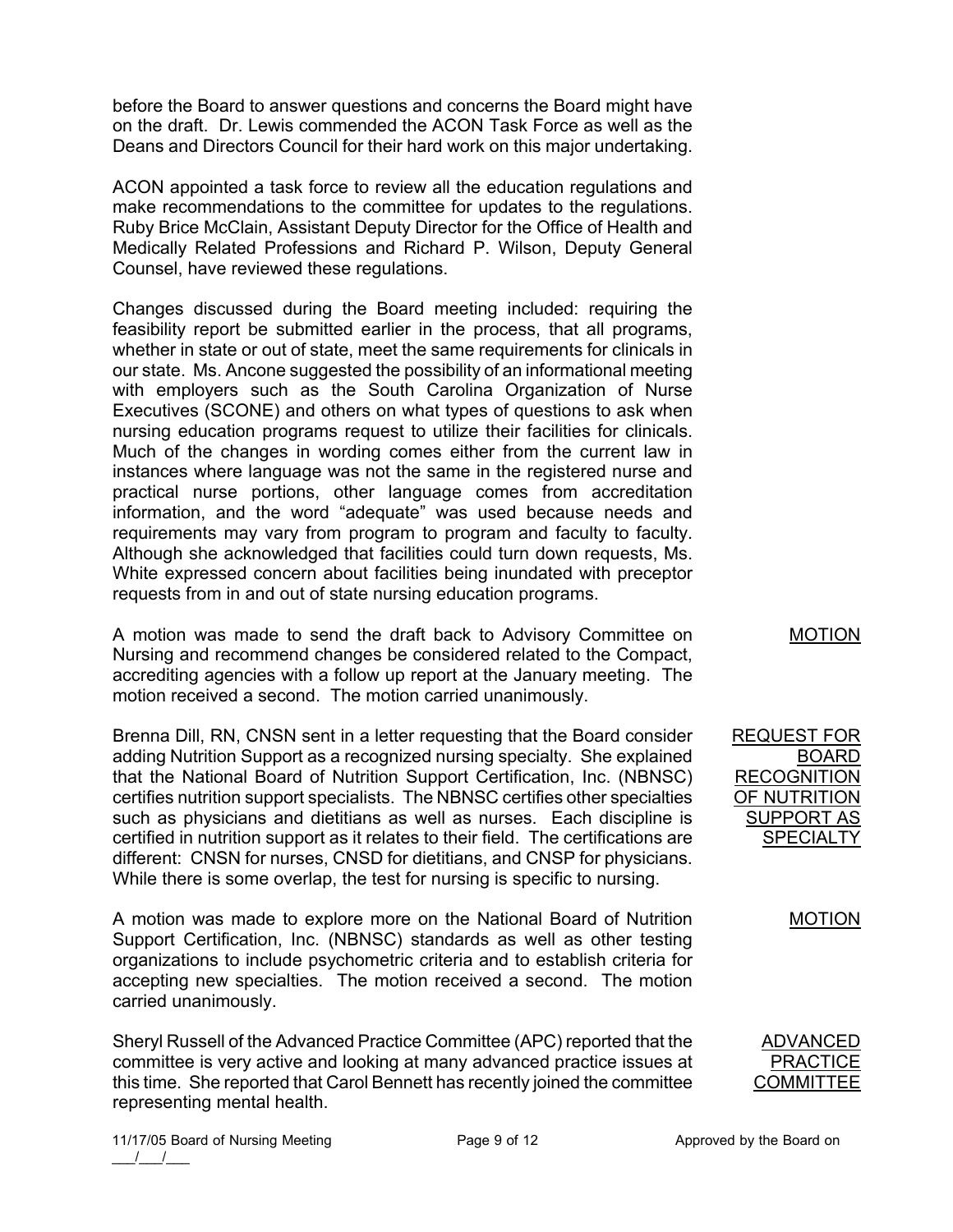Public Board Member, James Rogers, tendered his resignation effective the end of his term on December 31, 2005. Mr. Rogers stated that he had enjoyed his tenure on the Board and that he enjoyed working with the Board members and staff. **RESIGNATION** 

The next regular meeting of the South Carolina Board of Nursing is scheduled for January 26-27, 2006.

A motion was made to adjourn the meeting at 2:40 p.m. on November 17, 2005. The motion received a second. The motion carried unanimously. ADJOURNMENT

Respectfully Submitted, Dottie Buchanan, Administrative Assistant NEXT MEETING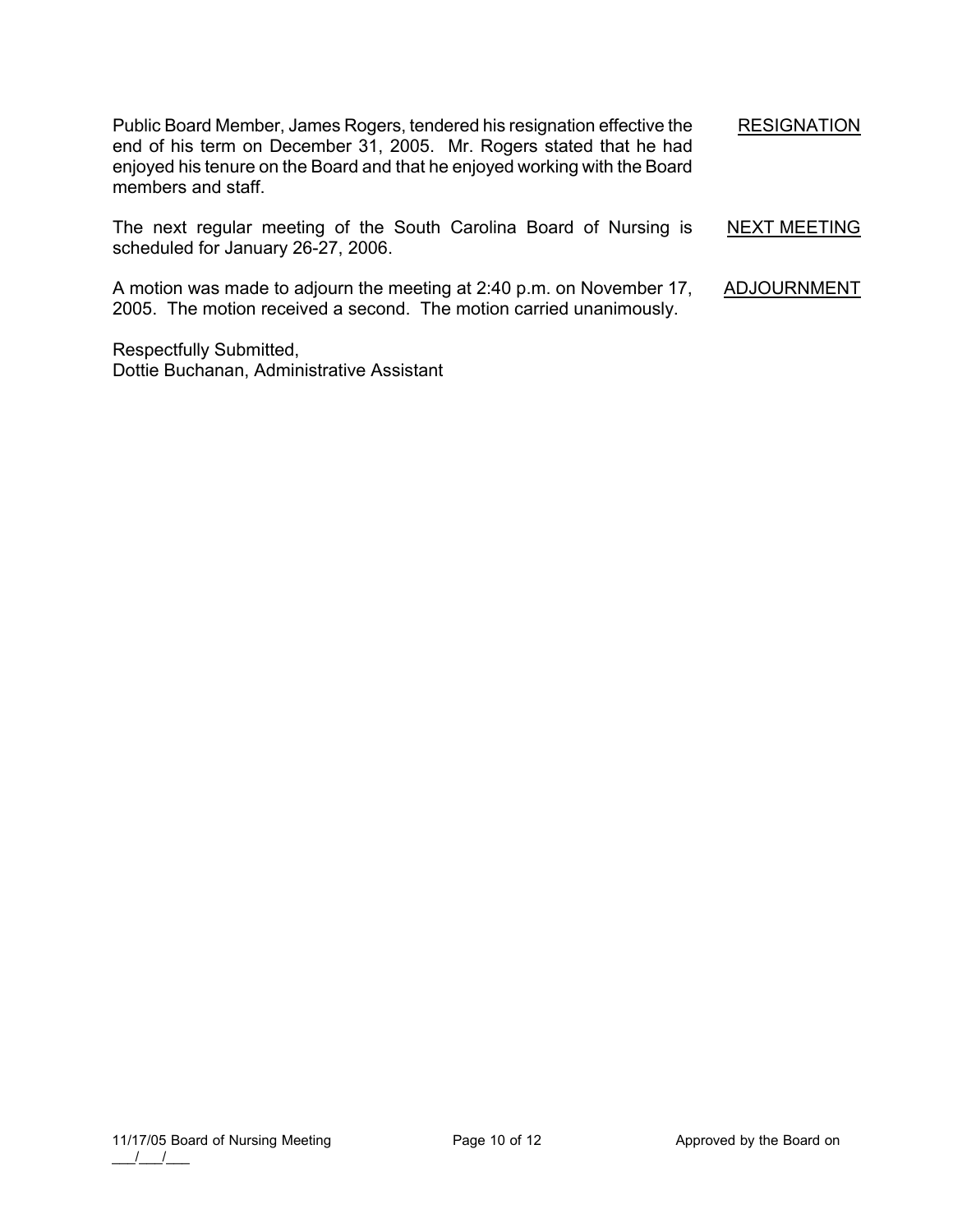# **BACKGROUND:**

 **Section 40-1-120(E) of the 1976 Code of Laws of South Carolina, as amended, provides that "[a] board may establish a procedure to allow a licensee who has been issued a public reprimand to petition the board for expungment of the reprimand from the licensee's record." Consistent with Section 40-1-120(A) in this context, a public reprimand is understood to be a formal and public censure or severe reproof administered to a person in fault by a licensing authority under which he practices that does not invoke any period of revocation, suspension, probation, or practice restriction. Expungment of the record means that all official records relating to the Board's final decision (Final Order) shall be marked "Expunged" and no record of the matter shall be disclosed by the department, except when necessary to reflect that the matter has been expunged. The Board believes that licensees who have been issued a public reprimand for a first offense, after a suitable period of time, should not have to continue disclosing the existence of that sanction for the rest of their careers. However, a licensee should not be eligible to petition for expungment unless and until a period of not less than one year has transpired since the effective date of the Board's final decision, during which time no additional violations have been charged or found, provided that the public reprimand is a first offense. If additional violations are charged and dismissed, then the licensee may petition the Board for expungement of the public reprimand as provided below. No licensee may have a public reprimand expunged under this policy more than once.** 

## **POLICY:**

 **In accordance with Section 40-1-120(E), a licensee who has been issued a public reprimand as a sanction for a first offense violation for professional misconduct may petition the Board for expungment of the public reprimand from the licensee's official record, after a period of not less than one year on the public record, if no additional charges or findings of misconduct have been filed. Upon granting the petition for expungment, all official records relating to the Board's final decision shall be marked "Expunged" and no record of the matter shall be disclosed by the department, except when necessary to reflect that the matter has been expunged. The effect of expungement of a first offense public reprimand from the official records is to restore the licensee to the professional status occupied before the sanction was imposed. No licensee as to whom expungement has been granted shall be considered thereafter guilty of giving a false statement by reason of the failure to recite or acknowledge the violation in response to any inquiry made for any purpose.**